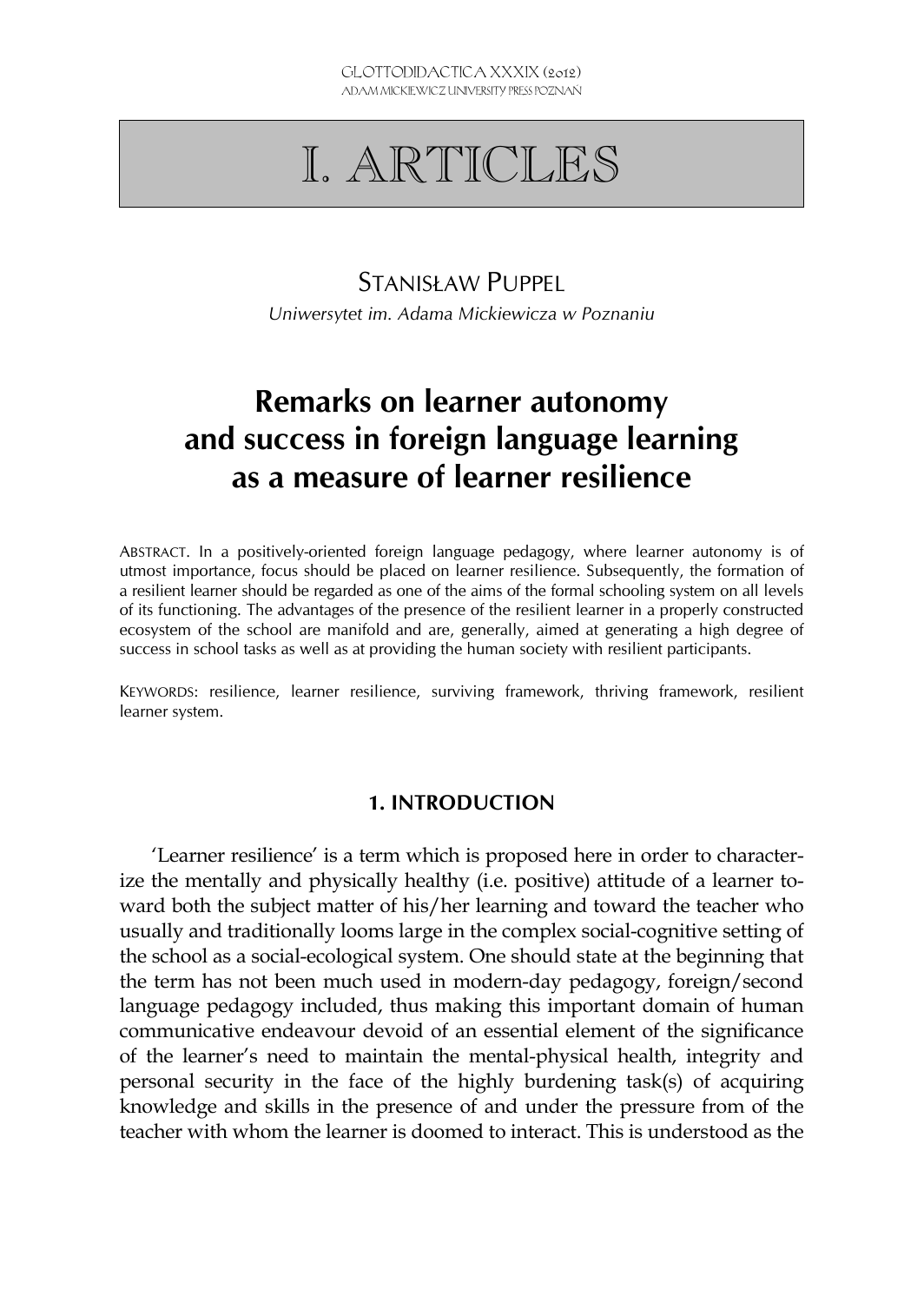school's general delivery system and delivery efficiency. Thus, it is emphasized that while interacting, it is imperative that the learner must also maintain his/her mental and physical integrity which are, in turn, regarded as the necessary ingredients of a healthy human communicating agent (hence HCA) as a member of a highly changeable network of interacting HCAs who contribute to the network's overall healthy (thus positive) functioning (see e.g. Masten 1989; Masten et al. 1990; Thomsen 2002; Waxman et al. 2004; Masten and Gewirtz 2006; Masten and Obradović 2006). Obviously, one expects that the smooth functioning of the latter, focused on attaining communicative success, must involve an interactive population of the physically and mentally healthy HCAs, both learners and teachers, who usually, under the standard and highly predictable conditions of the formal schooling system, are naturally preferred to the ones who suffer from any kinds of impairments, both congenital and acquired, and who are thus in some way considered 'hampered' HCAs (see e.g. McCormick 1995; van Schrojenstein Lantman-de Valk et al. 1997; Nicolopoulou-Stamati et al. 2007; Puppel 2009).

#### **2. LEARNER AUTONOMY AND RESILIENCE**

It is further assumed that autonomy is provided to the learner in exchange for his/her being forced towards and placed in an educational milieu, which forms a 'forced ecosystem'. The latter may be defined by means of its peculiar features of forced social binding which characterizes the learner-teacher dyad, and which, by historically and culturally justified popular social consent, has been designed to promote learning and diffusion of knowledge among the learners as novices and in anticipation of future high social and individual gains once the individual learner has been formally allowed to abandon (or has voluntarily abandoned) this forced ecosystem upon a formal completion of a particular teaching program. We must at this point differentiate between a 'healthy' HCA who may thus be defined as the one who has managed to maintain his/her integrity and a 'hampered' HCA who may be defined as the one whose integrity has been suffering from some form of defect, both congenital and acquired, as well as a result of the varied and forced (and sometimes debilitating) interactions taking place between and among the HCAs within the locally specialized network of the school, where some communicators are assigned the status of learners and some are functioning as teachers/instructors. Such a system of the HCA functioning as a network may be referred to as the 'forced' ecosystem of the school. The latter, as has already been indicated above, is focused on learner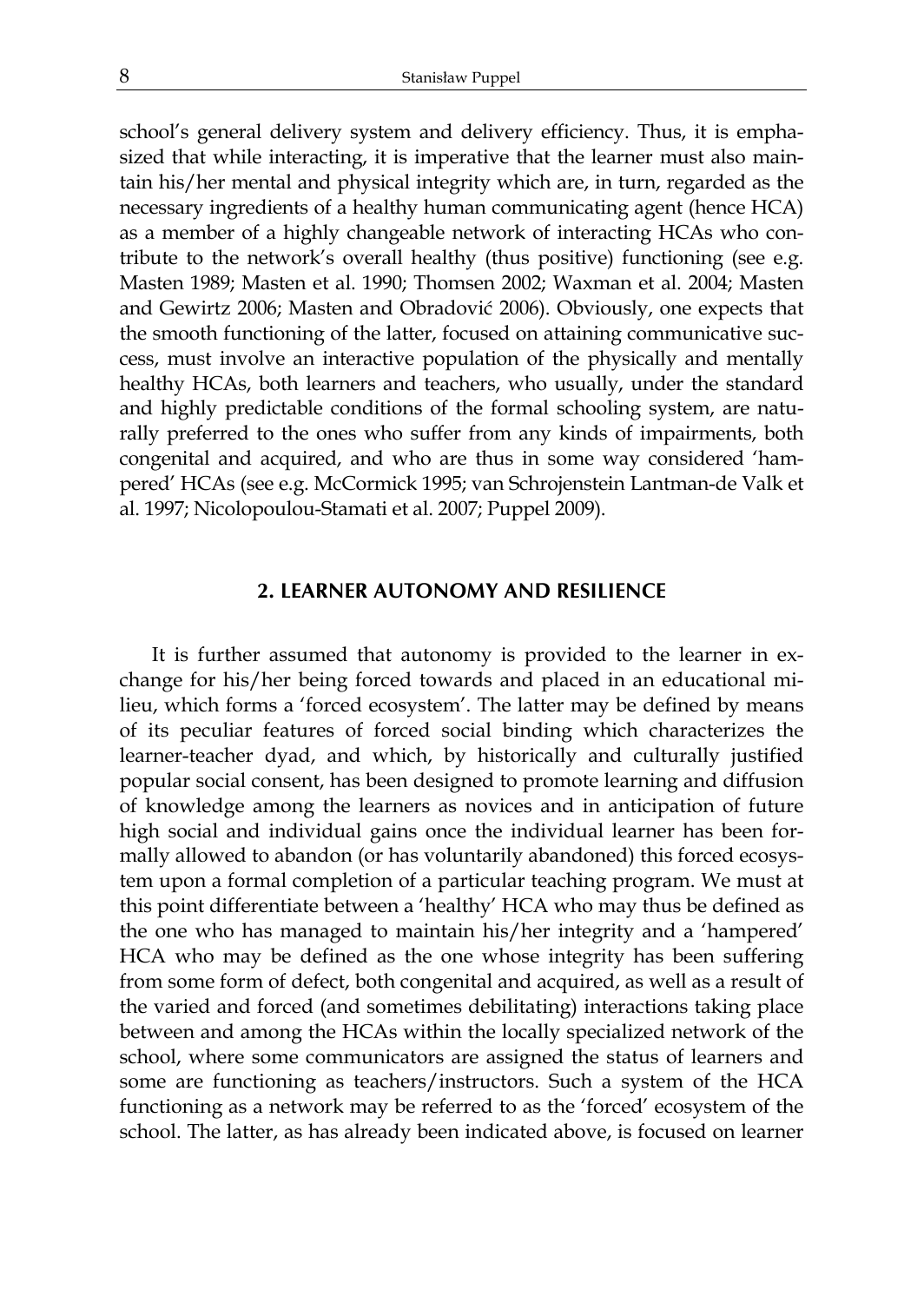success, while the way in which this overall goal is attained may not necessarily involve the satisfaction, security and health of the individual learners.

It is therefore necessary to emphasize at this point that within the positively-oriented pedagogy, success in any school task on the part of the learner, including success in foreign language learning, should not be accomplished within the merely 'surviving' framework, but should rather take place within the positively-loaded 'thriving' framework. The latter involves the development of awareness and participation of the learners who are necessarily resilient, that is, who are thus not only capable of being curious in their intellectual pursuits but who are also capable of feeling persistence, that is, are capable of overcoming adversity and thus are able to feel personal safety within the learning 'conduct' applied in the formal schooling system which constitutes an indispensable part of the human forced ecosystem of learning. It is therefore pertinent and essential at this point to review briefly one of the classical notions of ecology, the notion of 'resilience', so that it can be properly incorporated into the perspective of ecologicallyoriented foreign language pedagogy.

The notion of 'resilience', first introduced by an eminent Canadian ecologist, Crawford S. Holling (1973), was meant to emphasize the fact that any ecological system demonstrates both persistence (constancy/stability) and efficiency (change). In the former sense, the ecological system shows resilience by returning to a single state after a perturbation. As elegantly stated by Matsinos (2010: 3000): "*Ecological systems being dynamic and often transient can shift from one stability domain to another, and this transition property characterizes the term resilience*". Furthermore, the understanding of resilience as persistence implies the presence of control and predictability in the functioning of the ecosystem.

On the other hand, the view of ecosystem resilience as efficiency (change) focuses more on the dynamic attributes of adaptability and variability as characterizing the notion of efficiency. In sum, a fully functioning ecosystem demonstrates resilience, that is, both resistance to changes and an ability to self-recover from various external (and internal) disturbances and is thus able to maintain its stability.

It is assumed that the above described approach to resilience should also be introduced into the milieu of the forced ecosystem of the school and it must, therefore, be incorporated into its successful activities. Thus, resilience, and more properly, learner resilience, is understood as a part of the positively-loaded and thriving foreign language instruction where the resilient learner, by developing his/her control over a host of exogenous factors, is supposed to attain much greater success than his/her non-resilient counterpart.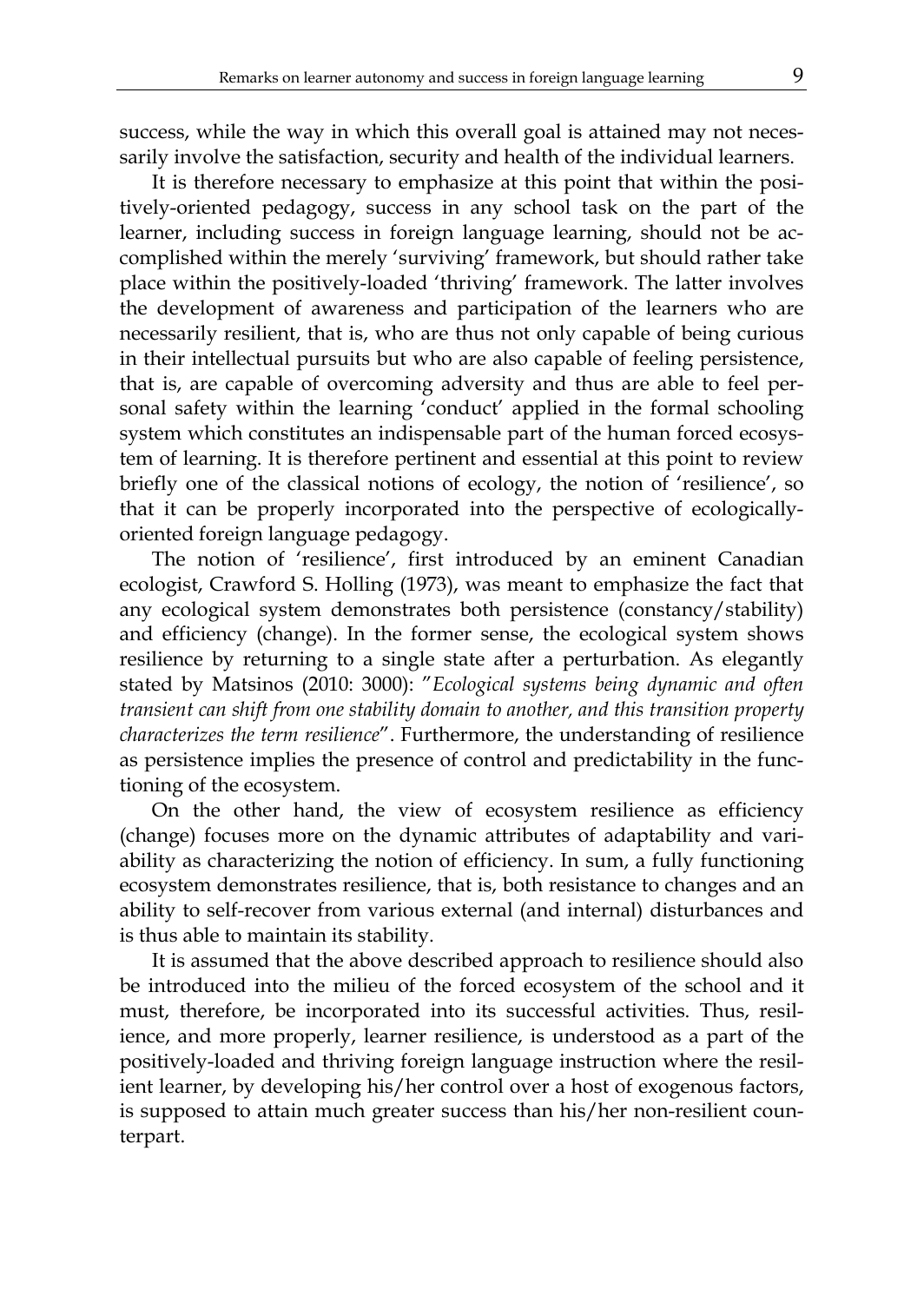#### **3. ADVANTAGES OF LEARNER RESILIENCE**

A major assumption which can be made at this point is that a resilient foreign language learner represents a more healthy type of HCA in that s/he is more independent and less stress-sensitive while being serviced by the forced ecosystem of the school. This is especially indicated by the learner's competence in managing his/her own resilience within the said system, where it involves the interaction of both the purely social (teacher-learner dyad) and environmental-ecological elements, such as the individual learner's psychological (internal), social-cultural dimensions as the dimensions which co-determine the learner's identity.

In a properly constructed ecosystem of the school, that is, where the population of learners is composed of the resilient learners who are fully aware of being resilient in the senses described in the foregoing sections (see also Doll/Lyon 1998), the advantages of maintaining and enhancing a strong resilient learner system seem to be the following:

- persistence and curiosity are secured and maintained on a high level,
- concentration on and attention to various problems (or specific issues) is very high,
- tolerance for mistakes which can be used as tools for carrying out exploration and persistent learning is very high,
- seeking creativity and novelty as an important intellectual challenge through the resilient management of learning is very high,
- self-providing psychological resilience with the implicit aim of leading a less stressful life as a part of the general schema of human wellbeing (cf. Ong et al. 2006),
- expectation of and finding self-rewarding and self-help are very high,
- increasing the adaptive capacity of a particular learner which secures the resilient learner's functioning without a significant decline in crucial learner activities (see Folke et al. 2002; Folke et al. 2003),
- increasing and strengthening the diversity of individual learning styles is very high,
- with the maintenance of a higher population of naturally diversified and fully autonomous resilient learners, the school's general delivery system seems to be more effective both in terms of the quality of its delivery and the quality of overall health and wellbeing of the individual learners regarded as the future participants of a resilient human society,
- a resilient participant of the human society most naturally enhances the likelihood of his/her better survival in a highly changing world by adhering to the principle of building and maintaining the adaptive capacity of all the HCAs who constitute the Universal Communication Space (see Puppel 2004).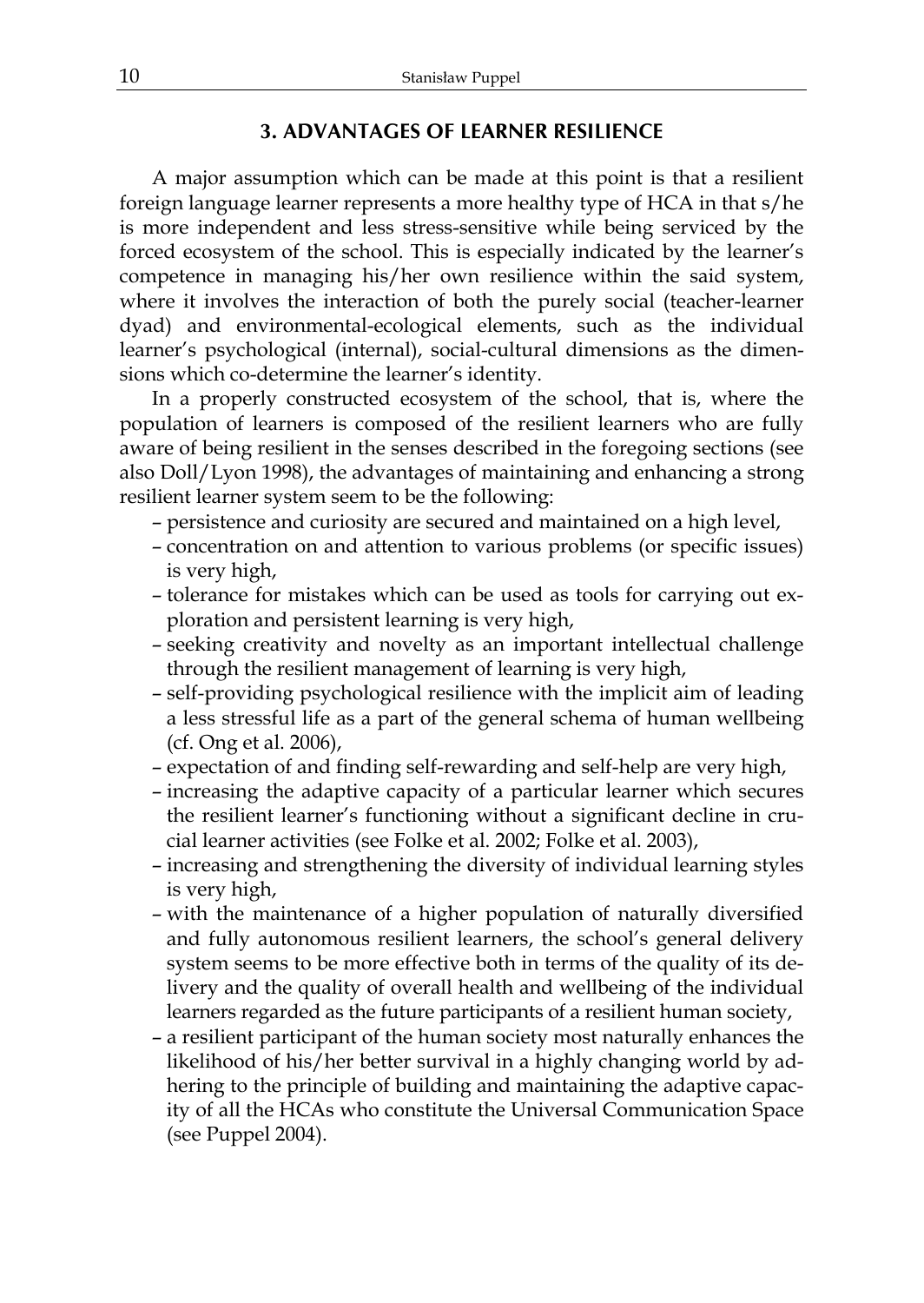Considering the above remarks, one should conclude that one of the central tenets of the school's policy as a social-ecological system should be the focus on the creation of a resilient learner, foreign language learner included. This type of learner, while developing and maintaining the above characteristics, will at the same time be able to overcome all kinds of exogenous (as well as endogenous) forces and obstacles while attaining overall success in the learning tasks. Subsequently, the creation of this type of learner should be one of the major challenges of positive foreign language pedagogy in the years to come.

#### **REFERENCES**

- Berkes, F., Colding, J., Folke C. (eds), 2003. *Navigating social-ecological systems: building resilience for complexity and change.* Cambridge: Cambridge University Press.
- Cicchetti, D. (ed.), 1989. *The emergence of a new discipline: Rochester symposium on developmental psychopathology*. Hillsdale, N.J.: Lawrence Erlbaum Associates.
- Doll, B., Lyon M.A., 1998. Risk and resilience: implications for the delivery of educational and mental health in schools. In: *School Psychology Review* 27/3, 248–263.
- Folke, C., Carpenter, S., Elmqvist, T., Gunderson, L., Holling, C.S., Walker, B., 2002. Resilience and sustainable development: building adaptive capacity in a world of transformations. In: *Ambio* 31/5, 437–440.
- Folke, C., Colding, J., Berkes, F., 2003. Synthesis: building resilience for adaptive capacity in social-ecological systems. In: Berkes, F. et al. (eds) 352–387.
- Holling, C.S., 1973. Resilience and stability of ecological systems. In: *Annual Review of Ecology and Systematics* 4, 1–23.
- Jørgensen, S.E. (ed.), 2010. *Encyclopedia of ecology*. Amsterdam: Elsevier.
- McCormick, B., 1995. History and state of the art in behavioural methods for hearing assessment in low-functioning children. In: *Scandinavian Audiology* 24 (Supplement 41), 31–35.
- Masten, A.S., 1989. Resilience in development: implications of the study of successful adaptation for developmental psychopathology. In: Cicchetti, D. (ed.). Vol. 1, 261–294.
- Masten, A.S., Best, K.M., Garmezy, N., 1990. Resilience and development: contributions from the study of children who overcome adversity. In: *Development and Psychopathology* 2, 425–444.
- Masten, A.S., Gewirtz, A.H., 2006. Resilience in development: the importance of early childhood. In: Tremblay, R.E. et al. (eds), 1–6.
- Masten, A.S., Obradović, J., 2006. Competence and resilience in development. In: *Annals of the New York Academy of Sciences* 1094, 13–27.
- Matsinos, Y.G., 2010. Resilience. In: Jørgensen, S.E. (ed.). Vol. 4, 3000–3004.
- Nicolopoulou-Stamati, P., Hens, L., Howard, C.V. (eds), 2007. *Congenital diseases and the environment*. Berlin: Springer Verlag.
- Ong, A.D., Bergeman, C.S., Bisconti, T.L., Wallace, K.A., 2006. Psychological resilience, positive emotions, and successful adaptation to stress in later life. In: *Journal of Personality and Social Psychology* 91.4, 730–749.
- Puppel, S., 2004. An outline of a domain-resource-agent-access-management (DRAAM) model of human communication: towards an ecology of human communication. In: *Electronic Journal Oikeios Logos* 1, 1–27.